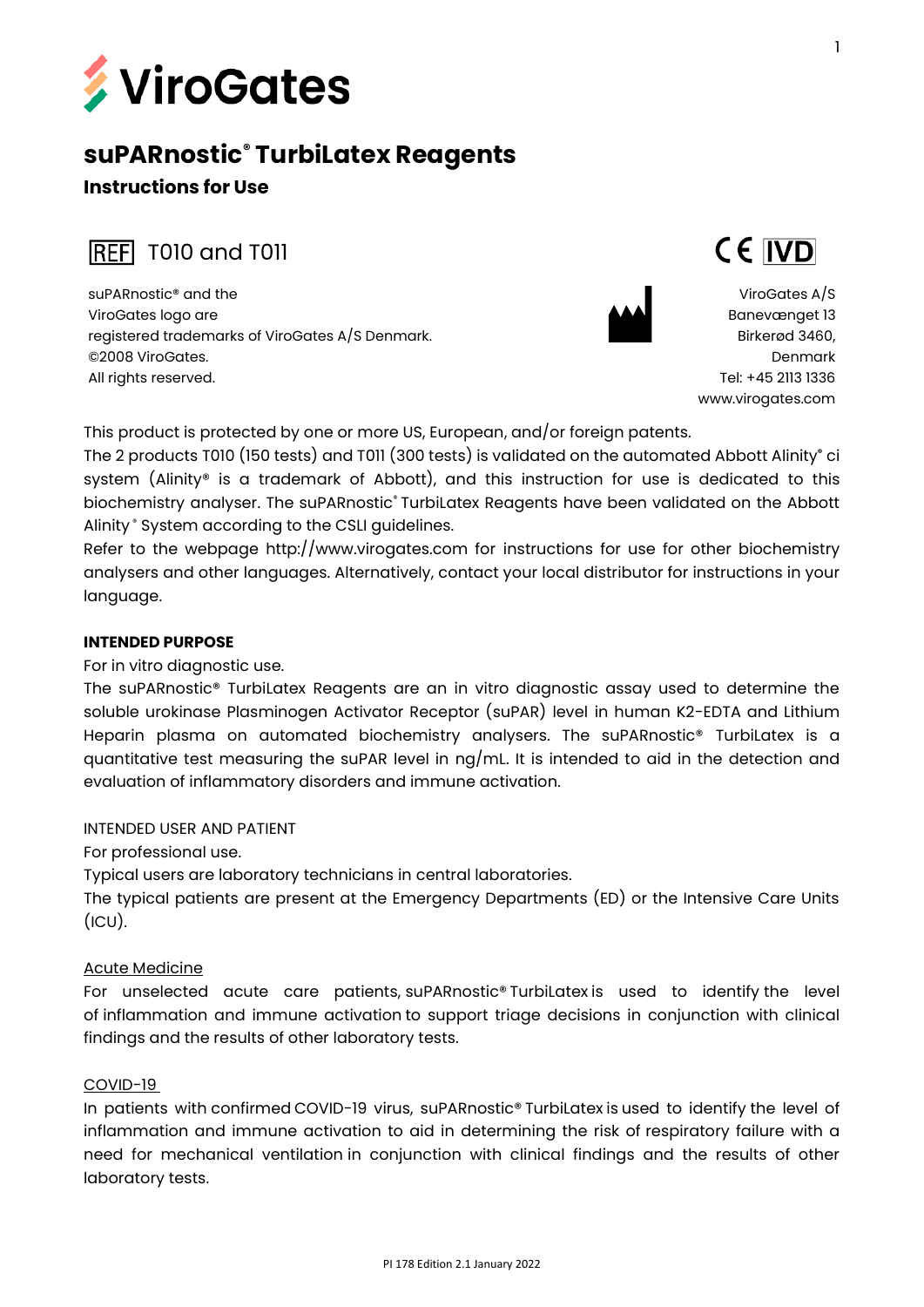# **suPAR IS A MARKER OF DISEASE PROGRESSION**

suPAR is the soluble form of urokinase Plasminogen Activator Receptor (uPAR). The amount of suPAR is a measure of immune activation and inflammation.<sup>1</sup> suPAR is a biomarker increased by disease presence and severity.

In unselected ED patients, suPAR has a high negative predictive value for ruling out disease progression<sup>2</sup>. This means that patients with a low (<4  $\log/\text{mL}$ ) suPAR level have a good prognosis and a low risk of readmission and mortality<sup>3</sup>, supporting the decision of discharge of the patient. Conversely, a high suPAR level ( $>6$  ng/ml) is a strong measure of chronic inflammation and the underlying risk of adverse outcomes, including short term mortality (in hospital, 30 days, or 90 days)<sup>2</sup> supporting the decision of further examination of the patient.

The use of suPAR in clinical routine adds significant additional knowledge to the standard assessment based on early warning score systems and standard parameters in pre-admission of acute medical patients. Hence, suPAR is a broadly applicable biomarker, e.g., in the ED, especially concerning discharge decisions of patients and identifying non-diagnosed inflammatory disease. A cluster-randomised interventional study showed that up- or down-triaging patients based on suPAR levels increased the number of patients discharged (low risk) by 34%<sup>4</sup> and reduced hospital bed days<sup>5</sup>.

In patients with confirmed COVID-19, suPAR levels below 4 ng/mL suggest a low risk of developing respiratory failure and can be discharged for home quarantine. 6

#### **TEST PRINCIPLES**

The suPARnostic® TurbiLatex test is a Particle Enhanced Turbidimetric Immunoassay (PETIA) that quantitatively determines suPAR in human plasma samples. The latex enhanced particles coated with anti-suPAR antibodies (Mouse/Rat) in the reagent agglutinates with the suPAR present in the sample. During the incubation time, an antigen-antibody complex is formed. The size of the complex is estimated using spectrophotometric technology at a wavelength of 570-590nm range. The degree of turbidity caused by the agglutination is a measure of suPAR in the sample. The higher suPAR, the higher the turbidity.

## **REAGENTS AND MATERIALS**

Reagents provided:

- Reagent 1: Dilution Buffer (Glycine-Buffer solution (pH 8.2) and preservatives)
- Reagent 2: Latex Particle Reagent (Phosphate buffer solution (pH 6.1), latex particles coated with anti-suPAR antibodies and preservatives)

This kit consists of a ready-to-use Reagent 1 dilution buffer and a ready-to-use Reagent 2 solution of latex particles coated with anti-suPAR antibodies.

| Product/Buffer | Reagent i | Reagent 2 | No. tests |
|----------------|-----------|-----------|-----------|
| <b>T010</b>    | 32.9 mL   | 13.3 mL   | 150*      |
| <b>TOII</b>    | 60.7 mL   | 23.2 mL   | $300*$    |

\*No. of tests refers to the measurements available for sample testing when all reagent is transferred to the empty cassette. Reagent volumes additionally include the cassettes dead volumes and 12 tests used for calibration. The cassettes are for one-time use.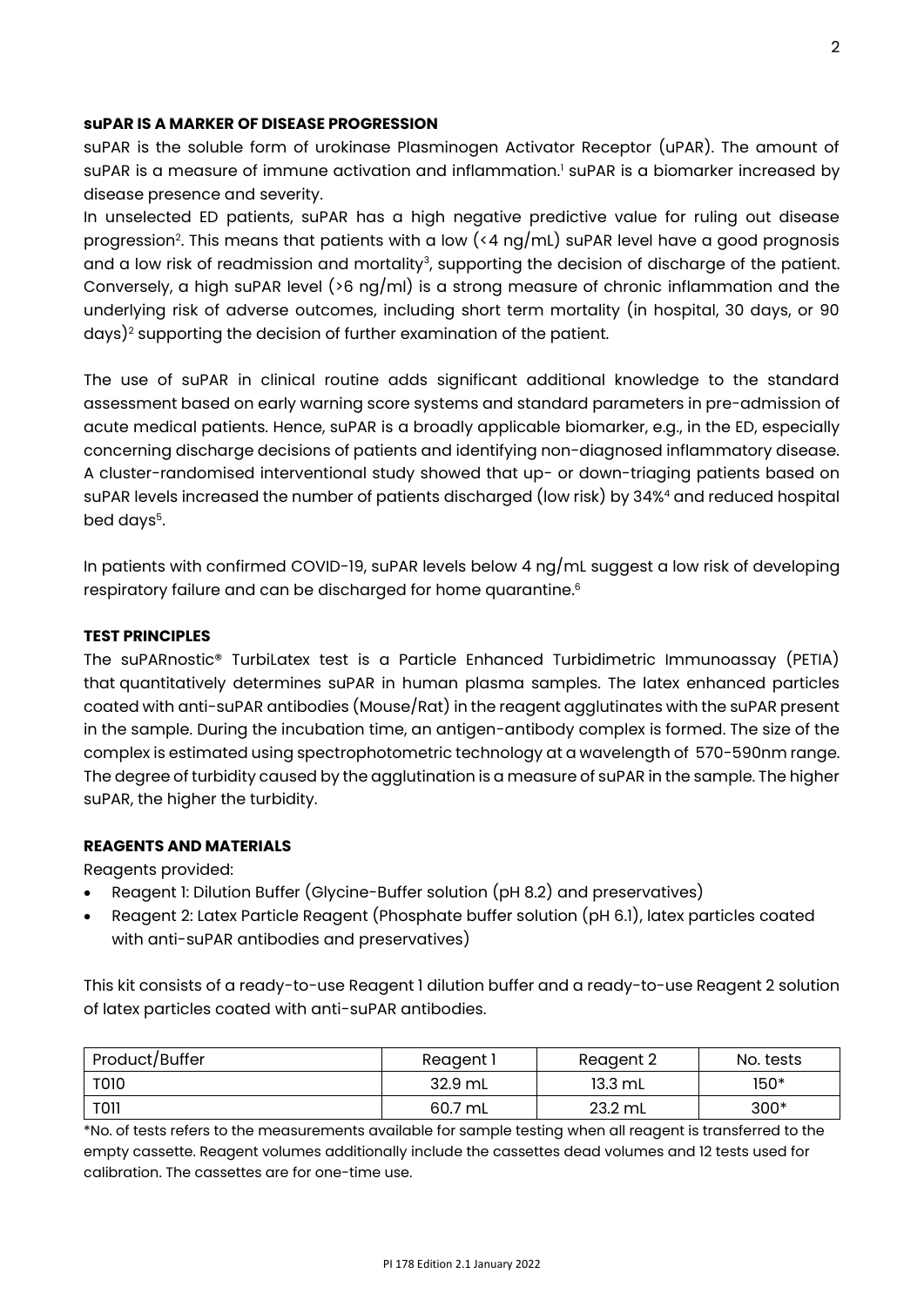Material required but not provided:

- suPARnostic<sup>®</sup> TurbiLatex Calibrators
- suPARnostic® TurbiLatex Controls
- Abbott Alinity**®** ci analyser
- Empty cassettes for Abbott Alinity**®** ci system
- General laboratory equipment

#### **PRECAUTIONS**

For professional laboratory use.

For in vitro diagnostic use. Exercise the standard precautions required for handling all laboratory reagents. Disposal of all waste material should follow local guidelines. The safety data sheet is available for professional users upon request.

- Do not use kit components beyond the indicated kit expiration date.
- Do not freeze any of the kit components.
- Do not mix reagents from different kit lots.
- Do not switch caps on reagent containers as it may cause contamination or mix-up.
- Do not mouth pipette or ingest any of the reagents.
- Do not smoke, eat, or drink when performing the assay or in areas where samples or reagents are handled.
- Do not mix plasma samples from different patients or different blood samplings of the same patient.
- Human samples may be contaminated with infectious agents. Therefore, do not ingest, expose to open wounds, or breathe aerosols.
- Wear protective gloves and dispose of biological samples according to the regulations.
- Be aware of possible dilution of suPAR in the case of a transfusion, infusion or similar.

## **STORAGE AND HANDLING**

The suPARnostic® TurbiLatex Reagents kit should be stored at 2-8°C - do not freeze. Before use, check the expiry date on the label.

The suPARnostic® Reagents are produced with a 2-year shelf life from the production date.

The reagents have 8 weeks of onboard stability when kept at 2-8°C and with a minimum of monthly calibration.

The reagent's stability may be affected if not stored correctly, and inefficient and misleading results may be obtained. If any colouring or precipitation appear, discard the Reagents.

#### **SAMPLE COLLECTION AND PREPARATION**

Blood samples collected in K2-EDTA and Lithium-Heparin have been validated.

Collecting blood samples should be performed by authorised personnel using approved venipuncture techniques.

To prepare plasma samples, draw whole blood into a blood collection tube containing either K2- EDTA or Lithium Heparin anticoagulant. Then, centrifuge the blood at 3,000 x g between 1-10 minutes or until blood cells and plasma have separated.

Ensure the samples, calibrators, and controls are at room temperature before measurement.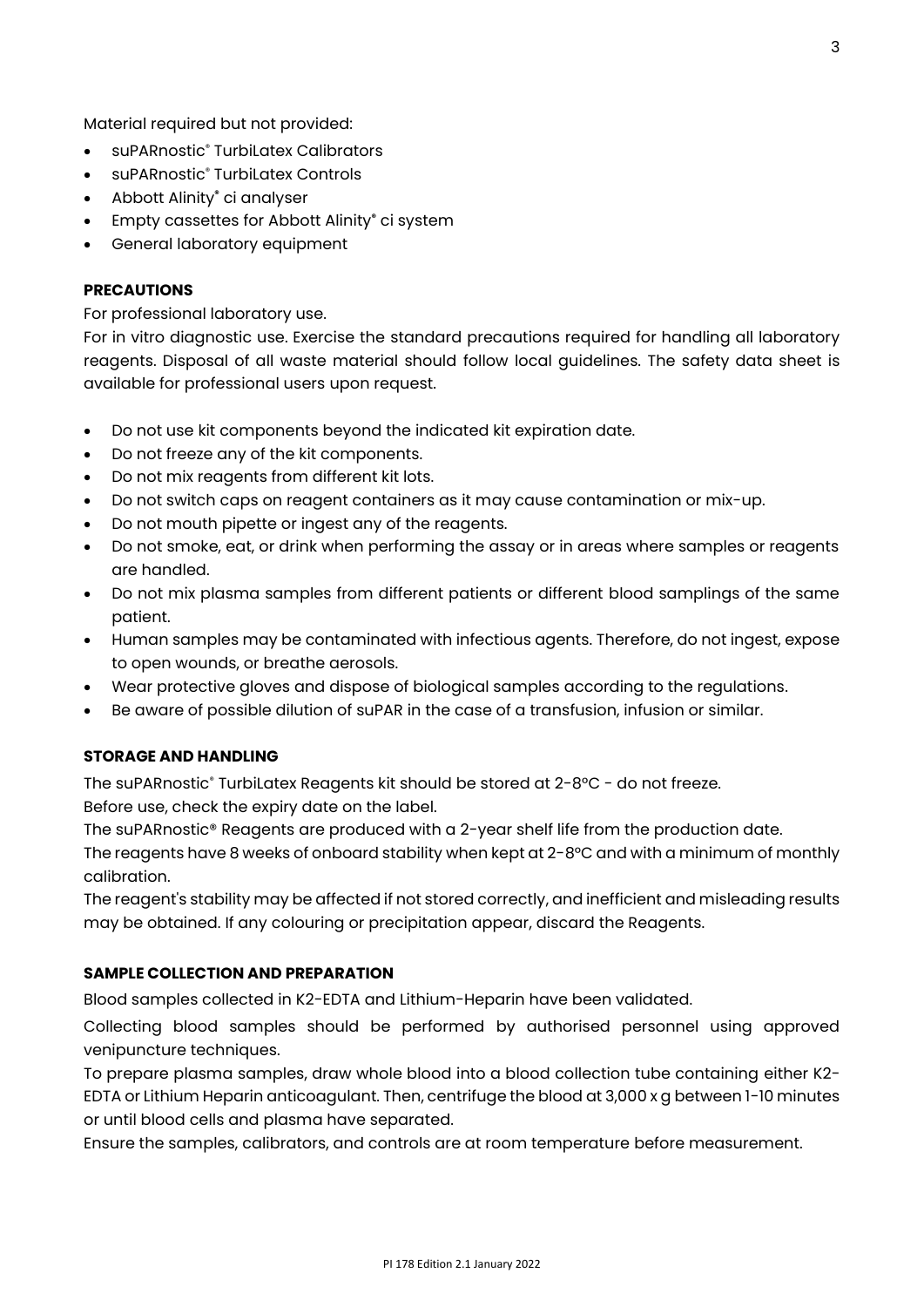Due to possible evaporation effects when loaded on the instrument, samples, calibrators, and controls should be analysed within 2 hours.

**NOTE:** Do not use hemolysed, contaminated, or hyper-lipemic sample specimens.

## **ASSAY PROCEDURE**

- 1) Install the suPARnostic<sup>®</sup> method using the application parameters provided at the end of this note onto the Abbott Alinity**®** ci system.
- 2) Transfer the suPARnostic® TurbiLatex Reagents to an empty reagent cartridges from Abbott (Abbott #LN 04S1740). The estimated dead volume for Reagent 1 is 3.0 mL and for Reagent 2 it is 2.6 mL.
- 3) Load Reagents cartridges on the analyser.
- 4) Load blood sample directly on the analyser if fully automated or isolate plasma before loading.
- 5) The assay run time is 10 minutes with:

1 st incubation: 150 μL of Reagent 1 with 10 μL of the sample. 2<sup>nd</sup> incubation: 50 μL of Reagent 2 is added to the mixture, and antigen-antibody complexes are formed.

- 6) The turbidity of the sample is measured in set time intervals at a wavelength of 572 nm.
- 7) Results are determined via a calibration curve generated by measuring a set of calibrators (#T007) with a known suPAR concentration.
- 8) The measurement result is calculated by determining the difference of absorbance values at 2 read points. The analyser automatically calculates the analyte concentration of each sample in ng/mL.

#### **CALIBRATION**

Together with the suPARnostic® TurbiLatex Reagents kit, the suPARnostic® TurbiLatex Calibrators (#T007) must be used for calibration. It is recommended to repeat the calibration at least once a month. In addition, recalibration is required when a new batch of the suPARnostic® TurbiLatex Reagents are used. Calibration is performed according to the instruction provided with the suPARnostic<sup>®</sup> TurbiLatex Calibrators.

#### **QUALITY CONTROL**

Quality control of the suPARnostic® TurbiLatex Reagents must be performed with the suPARnostic® TurbiLatex Controls (#T003) as a minimum after each calibration and according to the laboratory guidelines. If the QC values exceed the established upper/lower range, the laboratory should undertake corrective actions.

# **INTERPRETATION OF RESULTS**

#### **suPAR levels and cut-offs**

#### Acute care medical patients and risk of 90-day mortality

The cut-offs for interpreting results from acute care patients were established based on suPAR baseline measurements of 990 patients attending the ED in a Spanish multicenter trial.<sup>14</sup> The median age was 68 years (53-81), 50.8% were men, median suPAR was 3.8 ng/mL (Interquartile range 2.8-6.0). In total, 47 died during the 90-day follow-up. Out of the 990 patients, 520 (52.5%)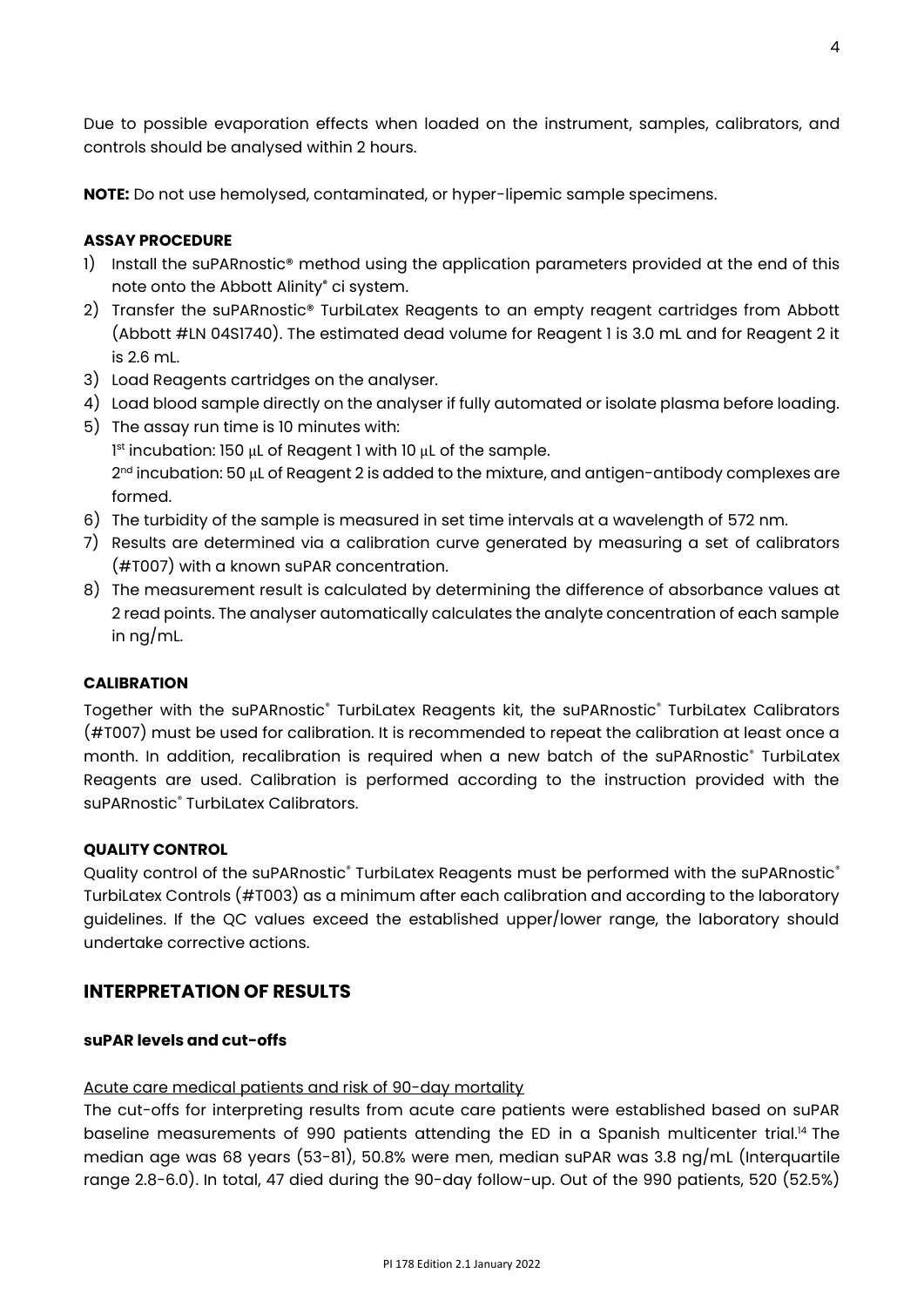had suPAR below 4.0 ng/mL. Patients with suPAR <4.0 ng/mL had a low risk of 90-day mortality (N=5, 0.96%), resulting in a negative predictive value (NPV) of 99.0%, a sensitivity of 89.4% and a specificity of 54.6%. In patients with suPAR >6.0 ng/mL (N=245 (24.8%), 33 patients died during the 90-day follow-up (13.5%), resulting in a positive predictive value (PPV) of 13.5%, a sensitivity of 70.2%, and a specificity of 77.5%.

|                                                | 90 Days follow-up |          |       |            |            |
|------------------------------------------------|-------------------|----------|-------|------------|------------|
|                                                | <b>Died</b>       | Survived | Total | <b>PPV</b> | <b>NPV</b> |
| <b>High risk</b> (suPAR $>6.0$ ng/mL)          | 33                | 212      | 245   | 13.5%      |            |
| <b>Medium Risk</b> (suPAR $4.0 - 6.0$ ng/mL)   | 9                 | 216      | 225   |            |            |
| <b>Low risk</b> (suPAR <4.0 $\log/\text{mL}$ ) | 5                 | 515      | 520   |            | 99.0%      |
| Total                                          | 47                | 943      | 990   |            |            |
| Sensitivity/specificity (<4.0 $\log$ /mL)      | 89.4%             | 54.6%    |       |            |            |
| Sensitivity/specificity ( $>6.0$ ng/mL)        | 70.2%             | 77.5%    |       |            |            |

Table 1: 90-day Mortality according to suPAR cut-offs in Spanish multicenter study.

## COVID-19 and risk of respiratory failure

For patients who tested positive for the COVID-19 virus, suPAR baseline measurements were taken within 48 hours after patients presented at the hospital<sup>6</sup>. Respiratory failure was defined as the need for mechanical ventilation within 2 weeks. The study included 57 patients, of whom 21 developed respiratory failure. None of the patients with suPAR below 4.0 ng/mL developed respiratory failure resulting in an NPV of 100%, a sensitivity of 100% and a specificity of 36.1%. Of the 21 patients who developed respiratory failure, 18 had baseline suPAR levels above 6.0 ng/mL resulting in a PPV of 85.7%, a sensitivity of 85.7%, and a specificity of 81.3%.

| suPAR level          | Interpretation, ED and COVID-19                                                                                                                                                                                                                                                                                |
|----------------------|----------------------------------------------------------------------------------------------------------------------------------------------------------------------------------------------------------------------------------------------------------------------------------------------------------------|
| $4.0 \text{ ng/mL}$  | <b>Low Risk</b><br>Supports the decision of discharge.<br>The underlying health condition is good, and the prognosis for survival is high.<br>$\overline{\phantom{m}}$<br>Low risk of respiratory failure and need of mechanical ventilation in patients with<br>$\overline{\phantom{m}}$<br>COVID-19.         |
| $4.0 - 6.0$<br>ng/mL | <b>Medium Risk</b><br>Some disease activity or co-morbidity is present.<br>Some readmissions and mortality are expected after six months of follow-up.<br>$\overline{\phantom{m}}$<br>Medium risk of respiratory failure and need of mechanical ventilation in patients with<br>$\qquad \qquad -$<br>COVID-19. |
| $>6.0$ ng/mL         | <b>High Risk</b><br>Clinical attention is needed - high risk of mortality.<br>Supports the decision of admission and treatment<br>$\overline{\phantom{m}}$<br>High risk of respiratory failure and need of mechanical ventilation in patients with<br>COVID-19.                                                |

Table 2: Simplified suPAR clinical decision scheme<sup>,6, 14</sup>.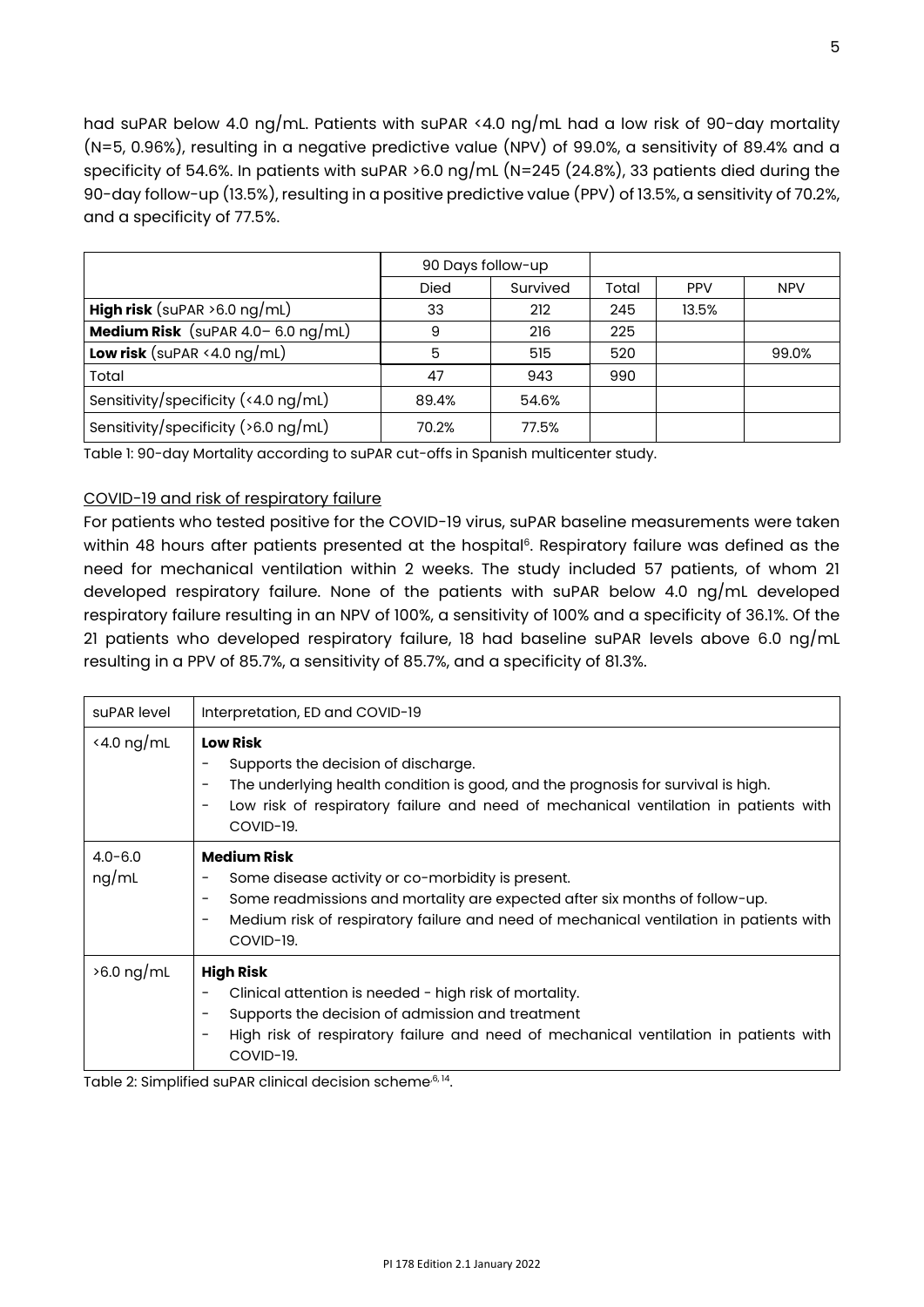#### **EXPECTED VALUES IN HEALTHY INDIVIDUALS**

All individuals have a measurable suPAR level. In healthy blood donors (N=9305), the median suPAR level for men aged 18-65 years is 2.2 ng/mL (25-75% interval from 1.8-2.9 ng/mL)<sup>7</sup> , for women aged 18-65 years is 2.6 ng/mL (25-75% interval from 2.1-3.2 ng/mL)<sup>7</sup> , patients attending ED the suPAR level is around 3.0-6.0 ng/mL $^{2,3,8}$ . In patients with severe disease and organ failure, suPAR is often in the double-digits<sup>9,10</sup>. The higher the level, the higher the risk of disease progression and the worse the prognosis.

# **CLINICAL PERFORMANCE**

#### **Validation of cut-offs**

#### Acute care medical patients

The clinical validation data are from a prospective observational study of unselected acute medical patients attending the ED at Mikkeli Hospital in Finland. <sup>11</sup> A total of 1747 acute medical patients were included and had suPAR measured using suPARnostic® TurbiLatex. The median age was 70 (IQR: 57-79), and 51.4% were men. Among patients with suPAR below 4.0 ng/mL (N=804, 46.0%), 8 (1.0%) died within 90-day follow-up, resulting in a negative predictive value of 99.0% and a sensitivity of 94.2% and a specificity of 47.9%. Among patients with suPAR above 6.0 ng/mL (N=429, 24.6%), 87 patients (20.3%) died within 90-day follow-up, resulting in a positive predictive value of 20.1%, a sensitivity of 63.0% and a specificity of 78.7%. Data for 90-day follow-up are shown in Table 3.

|                                                               | 90-day follow-up |          |       |            |            |
|---------------------------------------------------------------|------------------|----------|-------|------------|------------|
|                                                               | <b>Died</b>      | Survived | Total | <b>PPV</b> | <b>NPV</b> |
| <b>High risk</b> (suPAR $>6.0$ ng/mL)                         | 87               | 342      | 429   | 20.3%      |            |
| <b>Medium Risk</b> (suPAR $4.0 - 6.0$ ng/mL)                  | 43               | 471      | 514   |            |            |
| <b>Low risk</b> (suPAR < 4.0 $\log/\text{mL}$ )               | 8                | 796      | 804   |            | 99.0%      |
| Total                                                         | 138              | 1609     | 1.747 |            |            |
| Sensitivity/specificity ( $\langle 4.0 \text{ ng/mL} \rangle$ | 94.2%            | 49.5%    |       |            |            |
| Sensitivity/specificity ( $> 6.0$ ng/mL)                      | 63.0%            | 78.7%    |       |            |            |

Table 3: 90-day mortality in acute medical patients in Finish validation study.

#### COVID-19

The clinical validation data are from a prospective observational study at Mikkeli Central Hospital in Finland using the suPARnostic® TurbiLatex on a cobas c 501. The study included 100 acute medical patients who tested positive for SARS-CoV-2 at the Emergency Department at Mikkeli Central Hospital in Finland.<sup>15</sup>

Results of suPAR validation for stratification of COVID-19 patients regarding the risk of developing severe respiratory failure and requiring mechanical ventilation is shown in Table 4.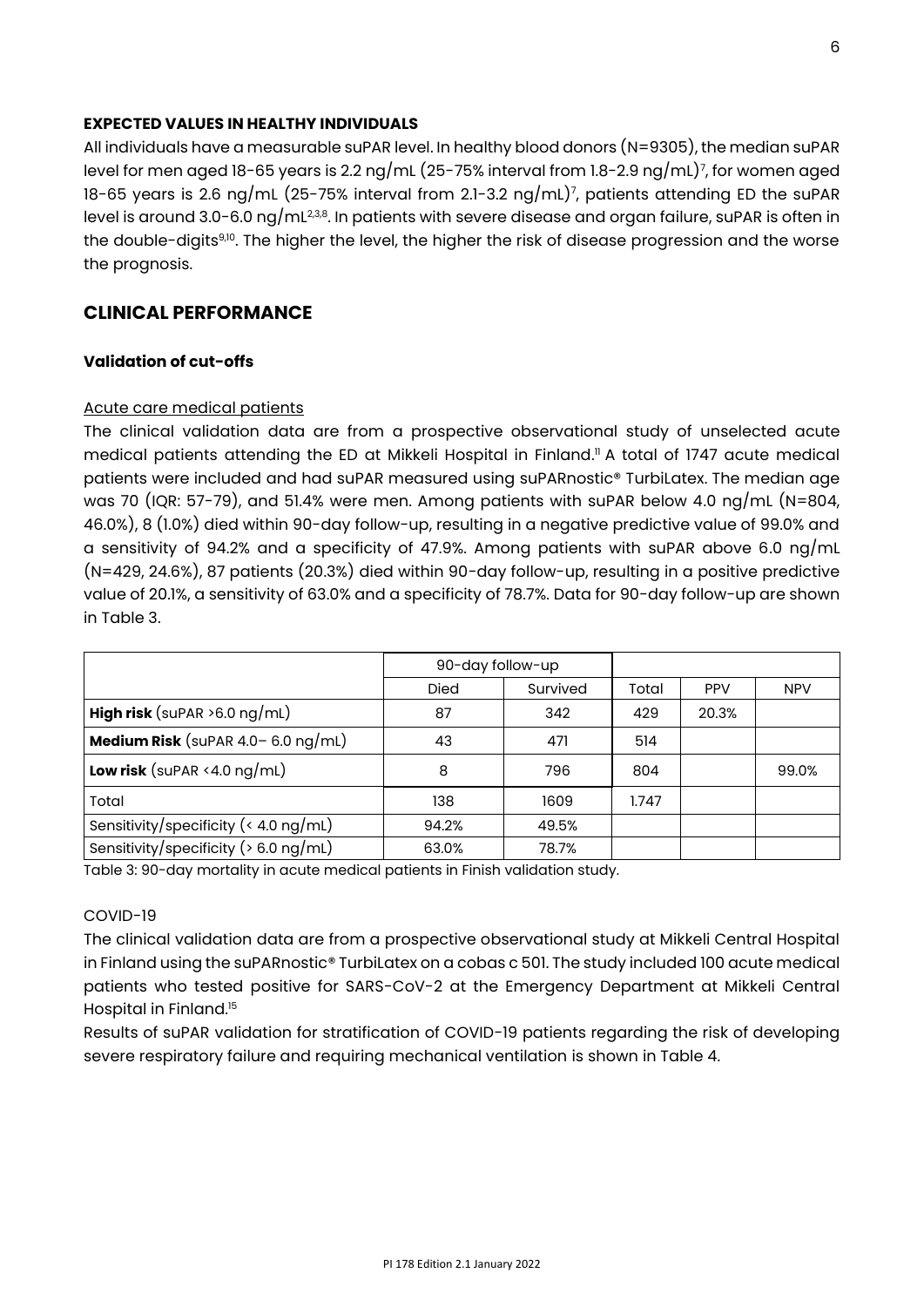|                                          | 90-day follow-up |          |       |            |            |
|------------------------------------------|------------------|----------|-------|------------|------------|
|                                          | <b>Died</b>      | Survived | Total | <b>PPV</b> | <b>NPV</b> |
| High risk (suPAR $>6.0$ ng/mL)           | 5                | 44       | 49    | 10.2%      |            |
| Medium Risk (suPAR $4.0 - 6.0$ ng/mL)    | 0                | 27       | 27    |            |            |
| Low risk (suPAR <4.0 $ng/mL$ )           | 0                | 24       | 24    |            | 100%       |
| Total                                    | 5                | 95       | 100   |            |            |
| Sensitivity/specificity (< 4.0 ng/mL)    | 100%             | 25.3%    |       |            |            |
| Sensitivity/specificity ( $> 6.0$ ng/mL) | 100%             | 53.7%    |       |            |            |

Table 4: 90-day development of respiratory failure in COVID-19 patients according to suPAR cut-offs.

#### **LIMITATIONS**

Clinical prognostication must not be based on the results of the suPARnostic® TurbiLatex test alone. Instead, the results must be interpreted considering the patient's clinical history and other diagnostic test results.

# **ANALYTICAL PERFORMANCE**

#### **SAMPLE STABILITY**

Blood samples should be added to the instrument for automated sampling within 2 hours of sampling to avoid hemolysis.

Samples should preferably be analysed as soon as possible, but K2-EDTA and Lithium Heparin plasma samples are stable for:

- 24 hours at room temperature (20-25°C).
- $3$  days at 2-8°C.
- -20°C for more extended storage.

Five freeze/thaw cycles over 5 days do not impact suPAR concentration in a sample.

#### **REQUIRED TRAINING**

To use the suPARnostic® TurbiLatex Reagents, the user must be fully trained to operate the chemistry analyser.

#### **PERFORMANCE CHARACTERISTICS**

Results presented below were obtained with the use of the suPARnostic® TurbiLatex Reagents on the Abbott Alinity ® System. Therefore, the data shown is only valid for Abbott Alinity ® System.

#### **RESULTS**

Results are calculated by linear regression. If a calculation method other than linear regression is used, the method must be validated. Then, control the curve fitting using the suPARnostic® TurbiLatex Controls and undertake corrective actions if results exceed the upper and lower limit.

#### **MEASURING RANGE**

The measuring range of the suPARnostic<sup>®</sup> TurbiLatex test is 2.0 ng/mL to 16.0 ng/mL on the Abbott Alinity ® System.

It is not recommended to dilute samples with the results above the measuring range.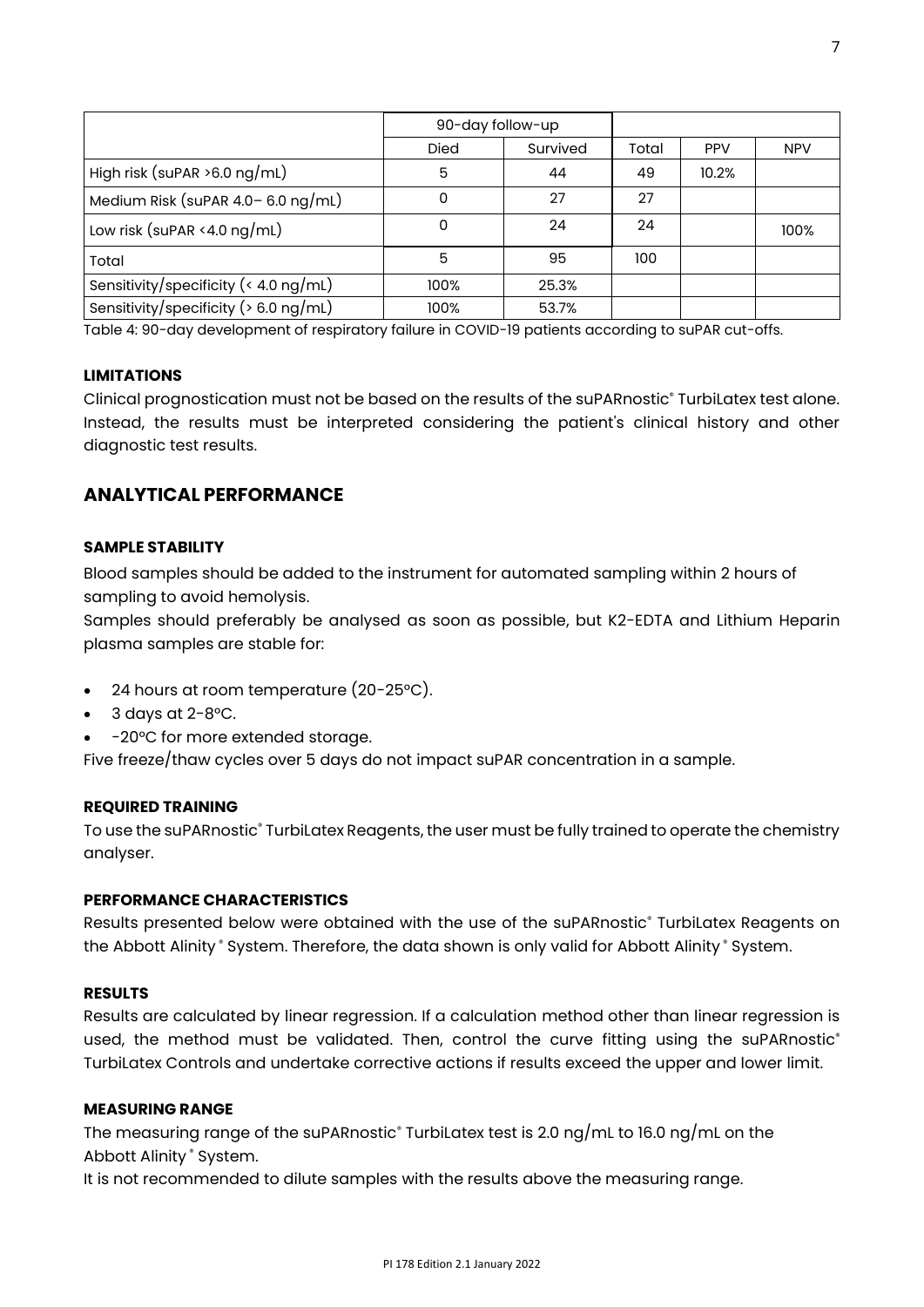## **ANALYTICAL LIMITS**

The Limit of Blank (LoB) was determined as the 95<sup>th</sup> percentile of 60 blank measurements. The Limit of Detection (LoD) was calculated as LoB plus 3 times the pooled standard deviation (SD). The LoD corresponds to the lowest analyte concentration, which can be detected.

The Limit of Quantitation (LoQ) was calculated as LoB plus 10 times the SD of the mean low-level 'samples' estimation of 60 low-level samples.

| Plasma Type     | LoB                 | LoD                 | LoO                 |
|-----------------|---------------------|---------------------|---------------------|
| K2-EDTA         | 0.3 ng/mL           | 0.7 ng/mL           | 2.0 ng/mL           |
| Lithium Heparin | $0.4 \text{ ng/mL}$ | $0.8 \text{ ng/mL}$ | $0.8 \text{ ng/mL}$ |

LoB and LoD were established following CLSI EP17<sup>13</sup>. LoQ was established according to IUPAC, Codex Alimentarius Procedural Manual, 15th edition.

### **INTERFERENCE**

Samples with abnormally elevated haemoglobin levels, lipids, or bilirubin may interfere with assay performance and sensitivity.

No interference was observed for the following concentrations.

| Substance:               | Concentration:     |
|--------------------------|--------------------|
| <b>Bilirubin</b>         | $350 \mu$ mol/L    |
| Hemoglobin               | 1.4 $g/L$          |
| Triglycerides            | 3.3 g/L            |
| <b>Rheumatoid Factor</b> | >440 IU/mL         |
| <b>HAMA</b>              | Titer $>640^\circ$ |

The interference studies were performed using a modified CLSI EP07-A2 protocol.<sup>13</sup>

Rheumatoid Factor and HAMA solutions were prepared by adding concentrated rheumatoid and HAMA solutions to human plasma pools.

In rare cases, gammopathy, especially type IgM (Waldenström's macroglobulinemia), may produce inaccurate results. Patients with a confirmed diagnosis of anti-TPO or other autoimmunerelated diseases have been shown to interfere in a few cases.

Although precautions have been taken to minimise interference caused by heterophilic antibodies, erroneous results can be observed. Therefore, any suPAR value above 10 ng/mL should be carefully investigated, and unusually high results, e.g. above 20 ng/mL may be false-positive results caused by interference.

#### **LINEARITY**

The suPARnostic® TurbiLatex Reagents test is linear from 1.8 ng/mL to 26.5 ng/mL. Data were obtained from the Roche cobas c 502.

#### **HOOK EFFECT**

The suPARnostic® TurbiLatex Reagents test showed no prozone effect in concentrations up to 70.0 ng/mL.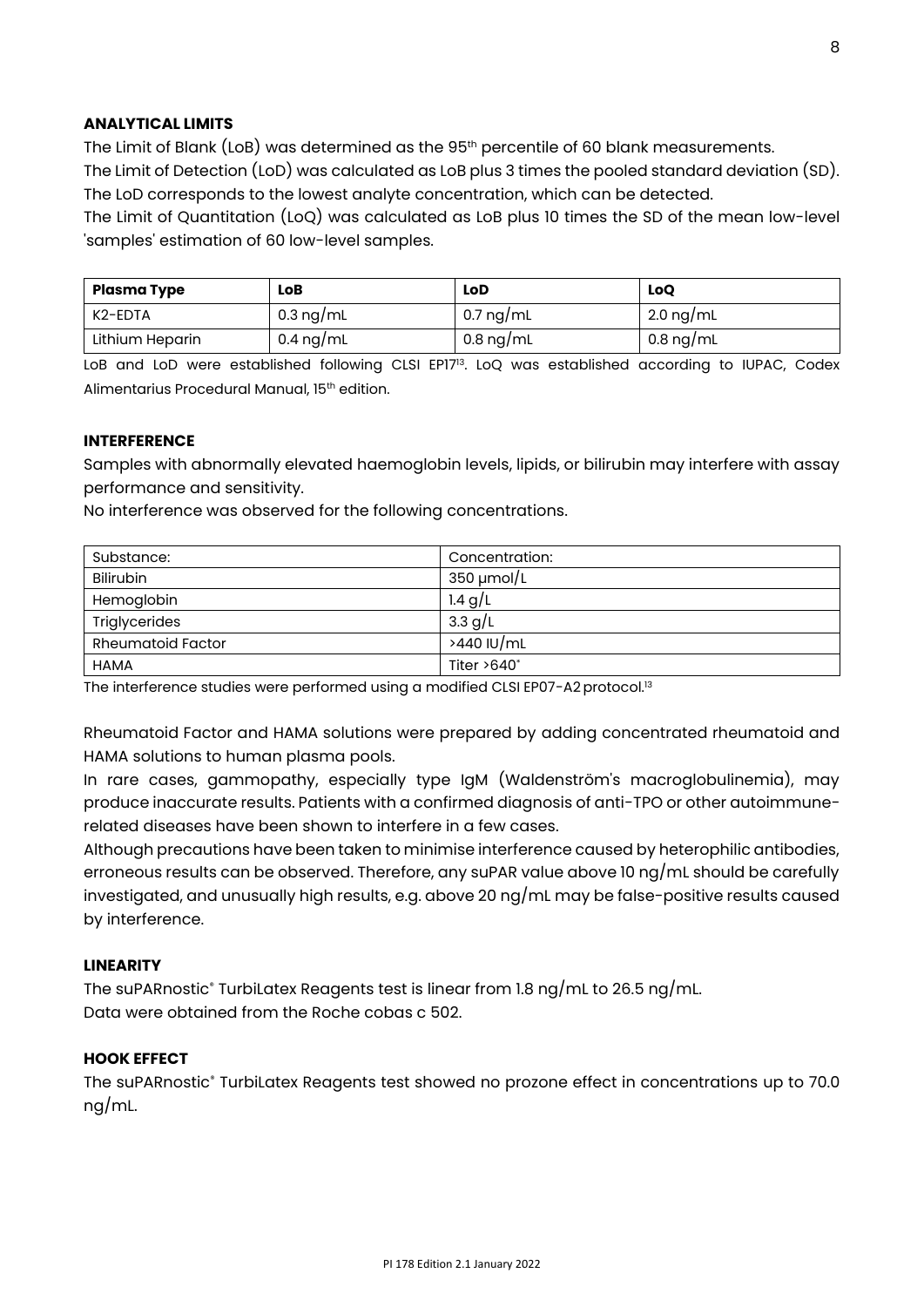## **PRECISION**

Low, medium, and high samples were measured with two replicates in two separate runs per day for 20 days.

| K <sub>2</sub> -EDTA<br>anticoagulant | Mean<br>suPAR level<br>(ng/mL) | Repeatability<br>(CV) | Within-day<br>precision (CV) | Between-day<br>precision<br>(CV) | Within-laboratory<br>precision (CV) |
|---------------------------------------|--------------------------------|-----------------------|------------------------------|----------------------------------|-------------------------------------|
| Low                                   | 3.8                            | 9.9%                  | 7.8%                         | 7.2%                             | 12.1%                               |
| Medium                                | 5.6                            | 8.1%                  | 4.2%                         | 5.2%                             | 9.3%                                |
| High                                  | 9.1                            | 6.1%                  | 1.1%                         | 4.8%                             | 7.8%                                |

| Lithium-Heparin | Mean        | Repeatability | Within-day     | Between-day    | Within-        |
|-----------------|-------------|---------------|----------------|----------------|----------------|
| anticoagulant   | suPAR level | (CV)          | precision (CV) | precision (CV) | laboratory     |
|                 | (ng/mL)     |               |                |                | precision (CV) |
| Low             | 3.7         | 9.5%          | 5.3%           | 5.0%           | 10.7%          |
| Medium          | 5.0         | 6.8%          | 4.6%           | 6.6%           | 9.5%           |
| High            | 8.8         | 5.8%          | $1.6\%$        | 4.5%           | 7.4%           |

The intermediate precision study was performed according to the CLSI EP05-A2 protocol.<sup>13</sup>

## **ACCURACY (METHOD COMPARISON)**

The suPARnostic® TurbiLatex is calibrated against an internal control verified with suPARnostic® ELISA. The maximum allowed variation between suPARnostic® ELISA and TurbiLatex is 15%, and between lots of TurbiLatex, it is 10%.

Bias and correlation calculations toward the suPARnostic® Turbilatex on Roche Cobas c III were conducted to estimate the suPARnostic® TurbiLatex kits ability to quantify suPAR in patient samples. 105 samples were measured with one lot of suPARnostic® TurbiLatex reagents, and the results were compared.

| Sample Type                  | No. of pairs | Slope I |         | y-Intercept   Pearson correl. | Range value        |
|------------------------------|--------------|---------|---------|-------------------------------|--------------------|
| K2-EDTA-based Plasma         | 105          | 1.06    | $-0.21$ | 0.974                         | $2.2 - 16.4$ ng/mL |
| Lithium Heparin-based plasma | 105          | 1.05    | $-0.29$ | 0.968                         | 2.7-15.1 ng/mL     |

X = suPARnostic® TurbiLatex on Roche Cobas c 111

Y = suPARnostic® TurbiLatex on Abbott Alinity**®** ci

### **ANTICOAGULANT EFFECT (METHOD COMPARISON)**

The suPARnostic® TurbiLatex is calibrated for plasma samples with K2-EDTA anticoagulant. Therefore, bias and correlation calculations toward K2-EDTA based plasma samples should be considered when a Lithium Heparin anticoagulant is used.

Therefore, 45 samples from the same individual were collected in K2-EDTA and Lithium Heparin samples drawn from a single subject were measured with one lot of suPARnostic® TurbiLatex reagents, and the results were compared.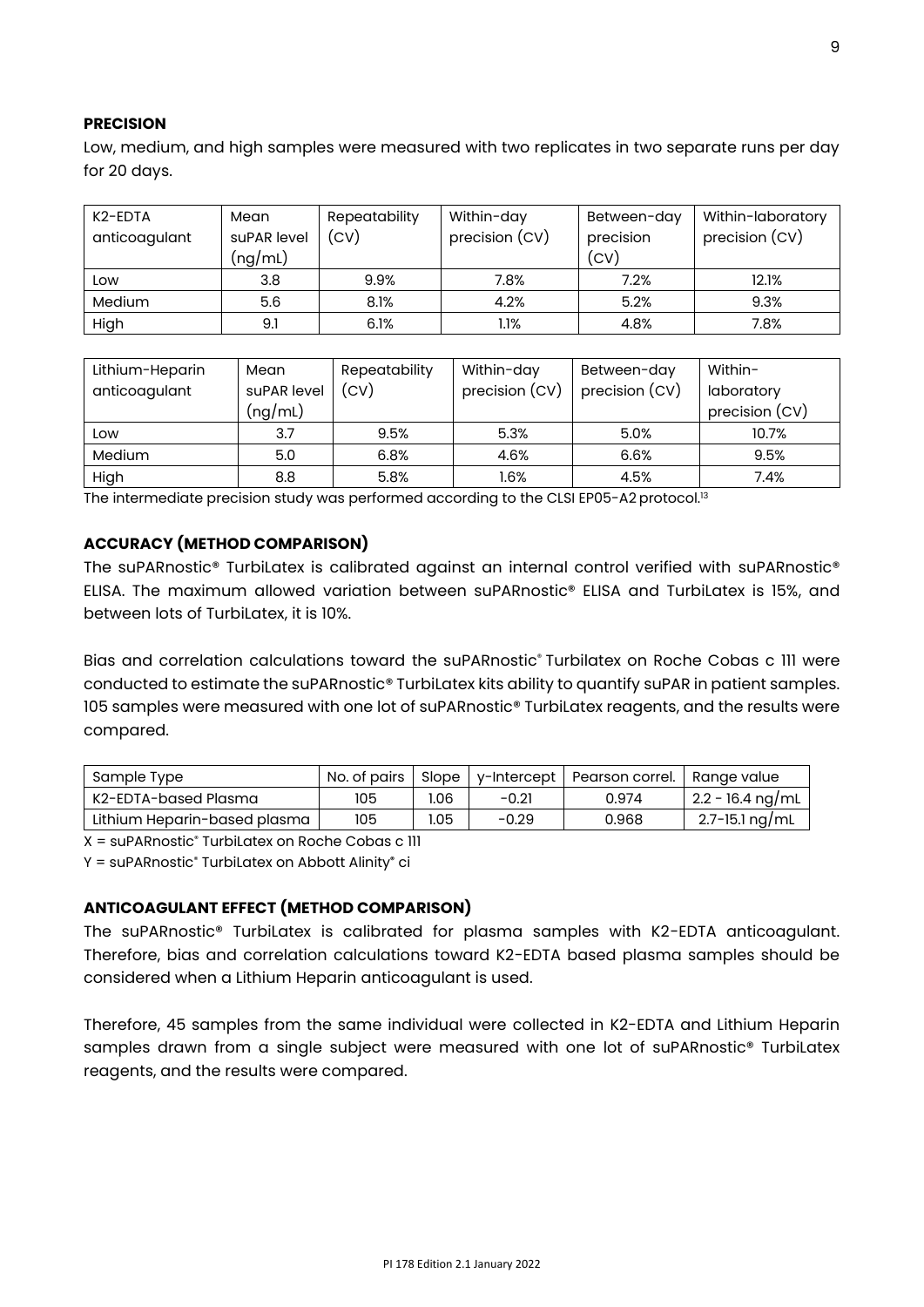| Sample Type            |    |        |           | No. of pairs   Slope   y-Intercept   Pearson correl.   Range value |                |
|------------------------|----|--------|-----------|--------------------------------------------------------------------|----------------|
| Lithium Heparin Plasma | 45 | 1.1219 | $-0.0571$ | 0.982                                                              | 2.2-12.1 ng/mL |

 $X = \text{sup}$ ARnostic<sup>®</sup> TurbiLatex on K2-EDTA plasma.

Y = suPARnostic® TurbiLatex on Lithium Heparin Plasma. Studies were performed using Siemens Atellica® bioanaylser.

When using plasma with Lithium-Heparin anticoagulant, the following correction factor must be added to offset the inherent matrix:

**Correlated result** = (Obtained result for Lithium Heparin plasma – 0.0571)/1.1219

## **WASTE HANDLING**

Discard unused reagents and waste according to country, federal, state, and local regulations.

| <b>REF</b>                         |                                       |                     |
|------------------------------------|---------------------------------------|---------------------|
| Catalogue no.                      | Contains sufficient for <n> tests</n> | Use by              |
| <b>IVD</b>                         |                                       | <b>LOT</b>          |
| In vitro diagnostic medical device | <b>Temperature Limits</b>             | LOT no. (Batch No.) |

#### **REFERENCES**

- 1) Desmedt S et al. The intriguing role of soluble urokinase receptor in inflammatory diseases. Crit Rev Clin Lab Sci. 2017 Mar;54(2):117-133
- 2) Rasmussen LJH et al. Combining National Early Warning Score with Soluble Urokinase Plasminogen Activator Receptor (suPAR) Improves Risk Prediction in Acute Medical Patients: A Registry-Based Cohort Study. Crit Care Med. 2018 Dec;46:1961-8.
- 3) Rasmussen LJH, et al. Soluble urokinase plasminogen activator receptor (suPAR) in acute care: a strong marker of disease presence and severity, readmission and mortality. A retrospective cohort study. Emerg Med J. 2016 Nov;33:769-75.
- 4) Schultz et al. Availability of suPAR in emergency departments may improve risk stratification: a secondary analysis of the TRIAGE III trial Scandinavian Journal of Trauma, Resuscitation and Emergency Medicine BMC (2019) 27:43
- 5) Schultz, M. et al. Early Discharge from the Emergency Department Based on Soluble Urokinase Plasminogen Activator Receptor (suPAR) Levels: A TRIAGE III Substudy, Hindawi, Disease Markers, Volume 2019
- 6) Rovina et al. Soluble urokinase plasminogen activator receptor (suPAR) as an early predictor of severe respiratory failure in patients with COVID-19 pneumonia. Crit Care, 2020 Apr 30;24(1):187;
- 7) Haastrup E, et al.: Soluble urokinase plasminogen activator receptor as a marker for use of antidepressants. PLoS One 2014.
- 8) Raggam RB et al. Soluble urokinase plasminogen activator receptor predicts mortality in patients with systemic inflammatory response syndrome. J Intern Med 2014, 276(6):651-8
- 9) Koch A, et al. Clinical relevance and cellular source of elevated soluble urokinase plasminogen activator receptor (suPAR) in acute liver failure. Liver Int 2014;34:1330–1339.
- 10) Donadello K, et al. Soluble urokinase-type plasminogen activator receptor as a prognostic biomarker in critically ill patients. J Crit Care. 2014 Feb;29(1):144-9.
- 11) Seppälä, S. et al. suPAR Cut-offs for Stratification of Low, Medium, and High-risk Acute Medical Patients in the Emergency Department, preprint available at https://www.researchsquare.com/article/rs-542503/v1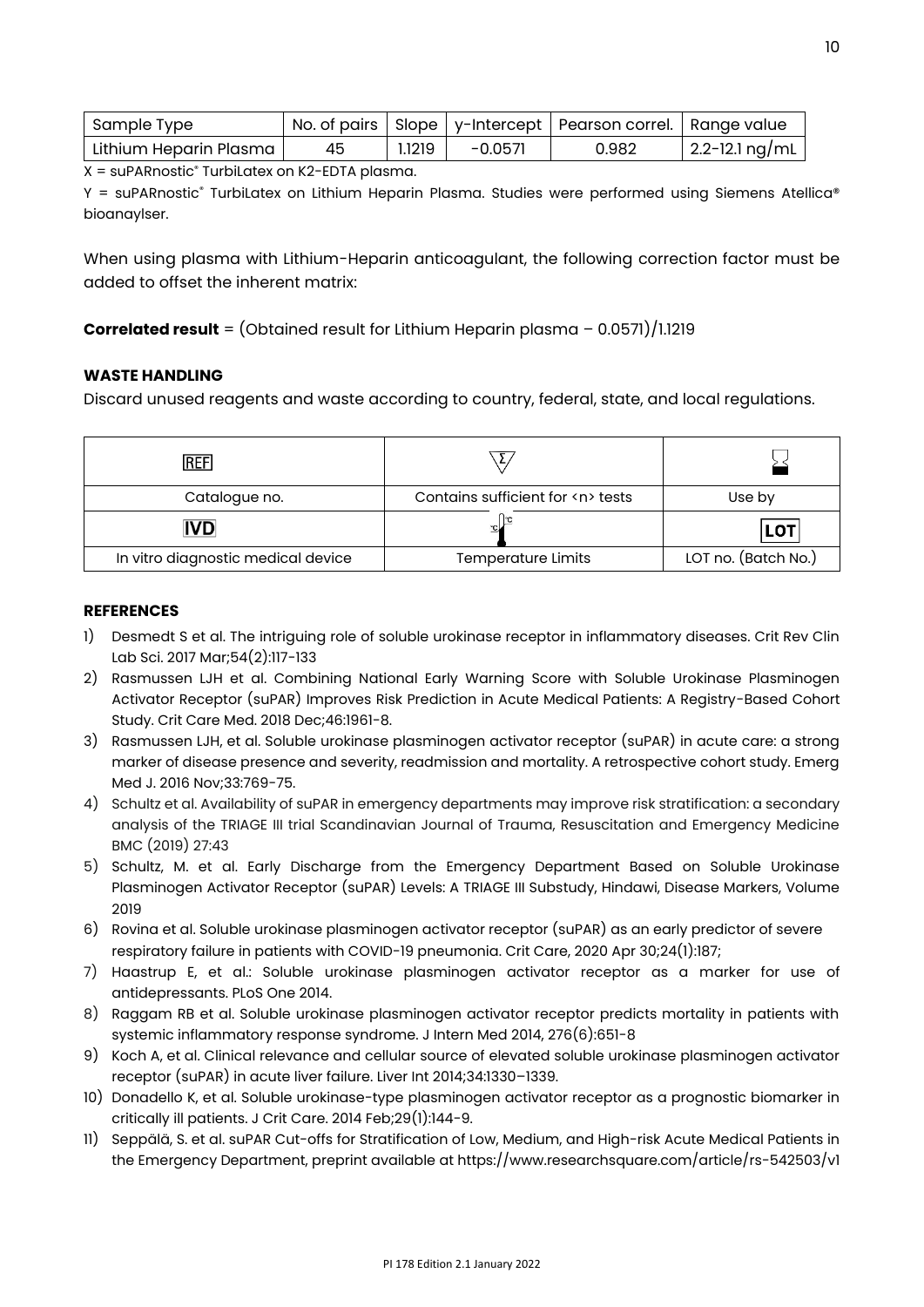- 12) Azam Tu, et al. International Study of Inflammation in COVID-19. Soluble Urokinase Receptor (SuPAR) in COVID-19-Related AKI. J Am Soc Nephrol. 2020 Nov;31(11):2725-2735.
- 13) Protocols for Determination of Limits of Detection and Limits of Quantitation; Approved Guideline. EP17-A, Vol. 24 No. 34 Replaces EP17-P, Vol. 24 No. 10[. https://www.clsi.org/](https://www.clsi.org/)
- 14) Unpublished data from a multicenter study in Spain
- 15) Altintas I, et al.. suPAR Cut-Offs for Risk Stratification in Patients With Symptoms of COVID-19. Biomark Insights. 2021 Aug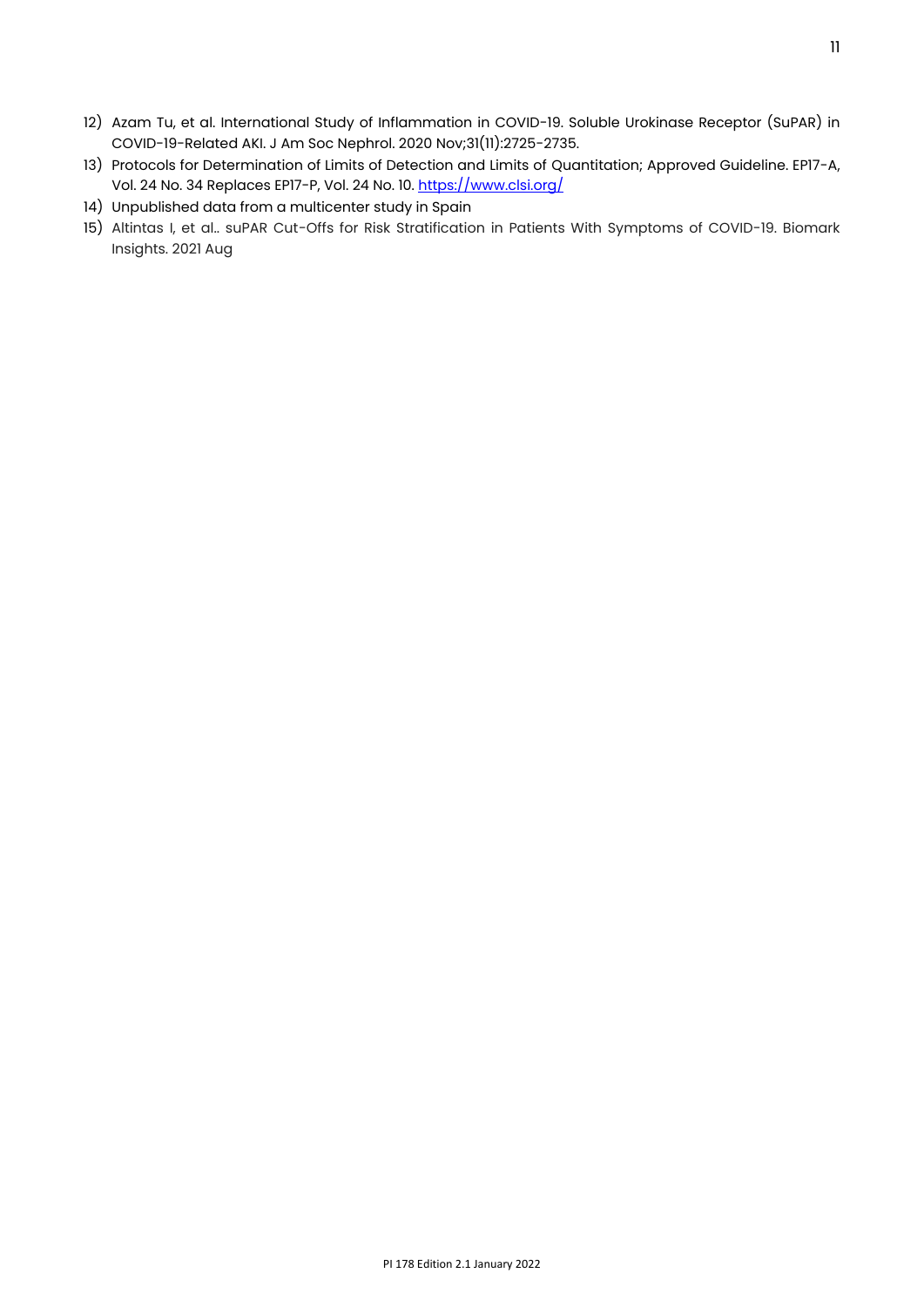# **APPLICATION PARAMETERS**

For the ABBOTT ALINITY® ci System

| <b>General parameters</b>                            |                                   |                   |                            |                           |                        |
|------------------------------------------------------|-----------------------------------|-------------------|----------------------------|---------------------------|------------------------|
| Name:<br><b>suPAR</b>                                |                                   |                   | Assay type:                | Photometric               |                        |
| Assay number:<br>$*$ ]                               |                                   |                   | Assay availability:        | Active                    |                        |
| Assay version:<br>$\mathbf{1}$                       |                                   |                   | Cal version:               |                           |                        |
|                                                      |                                   |                   |                            |                           |                        |
| <b>Reaction definitions</b>                          |                                   |                   |                            |                           |                        |
| Reaction mode:                                       |                                   | End Up            |                            | Main read time: $36 - 37$ |                        |
| Primary wavelength:                                  | 572                               |                   |                            |                           |                        |
|                                                      | Secondary<br>None                 |                   | Colour correction time:    |                           | $0 - 0$                |
|                                                      | wavelength:                       |                   |                            |                           |                        |
| Last read required:<br>37                            |                                   |                   |                            | Blank read time: 23 - 24  |                        |
| Absorbance range:                                    |                                   | $0.0000 - 0.0000$ |                            |                           |                        |
|                                                      |                                   |                   |                            |                           |                        |
|                                                      | Self (auto)<br>Sample blank type: |                   |                            |                           |                        |
|                                                      |                                   |                   |                            |                           |                        |
| Reagent/Sample                                       |                                   |                   |                            |                           |                        |
|                                                      | Reagent:                          | <b>suPAR</b>      |                            |                           |                        |
| RI reagent volume:<br>150                            |                                   |                   |                            | R2 reagent volume         | 50                     |
| RI water volume:<br>R2 water volume<br>$\Omega$<br>0 |                                   |                   |                            |                           |                        |
| RI dispense mode:<br>Type 6                          |                                   |                   |                            | R2 dispense mode:         | Type 5                 |
| Saline<br>Diluent name:                              |                                   |                   | Diluent dispense<br>Type 0 |                           |                        |
|                                                      |                                   |                   |                            | mode:                     |                        |
| Dilution name                                        | Sample                            | Diluent           | Diluent volume             | Water volume              | <b>Dilution factor</b> |
|                                                      | volume                            | sample volume     |                            |                           |                        |
| Normal                                               | 10.0                              | 0.0               | 0.0                        |                           | 1:1.00                 |
|                                                      |                                   |                   |                            |                           |                        |

| <b>Validity checks</b> |                    |  |
|------------------------|--------------------|--|
| Reaction check type:   | None               |  |
| Read time A range:     | Read time B range: |  |
| Calculation limit:     | Minimum            |  |
|                        | absorbance:        |  |
|                        | Rate linearity: 0  |  |
| Maximum absorbance     |                    |  |
| variation:             |                    |  |